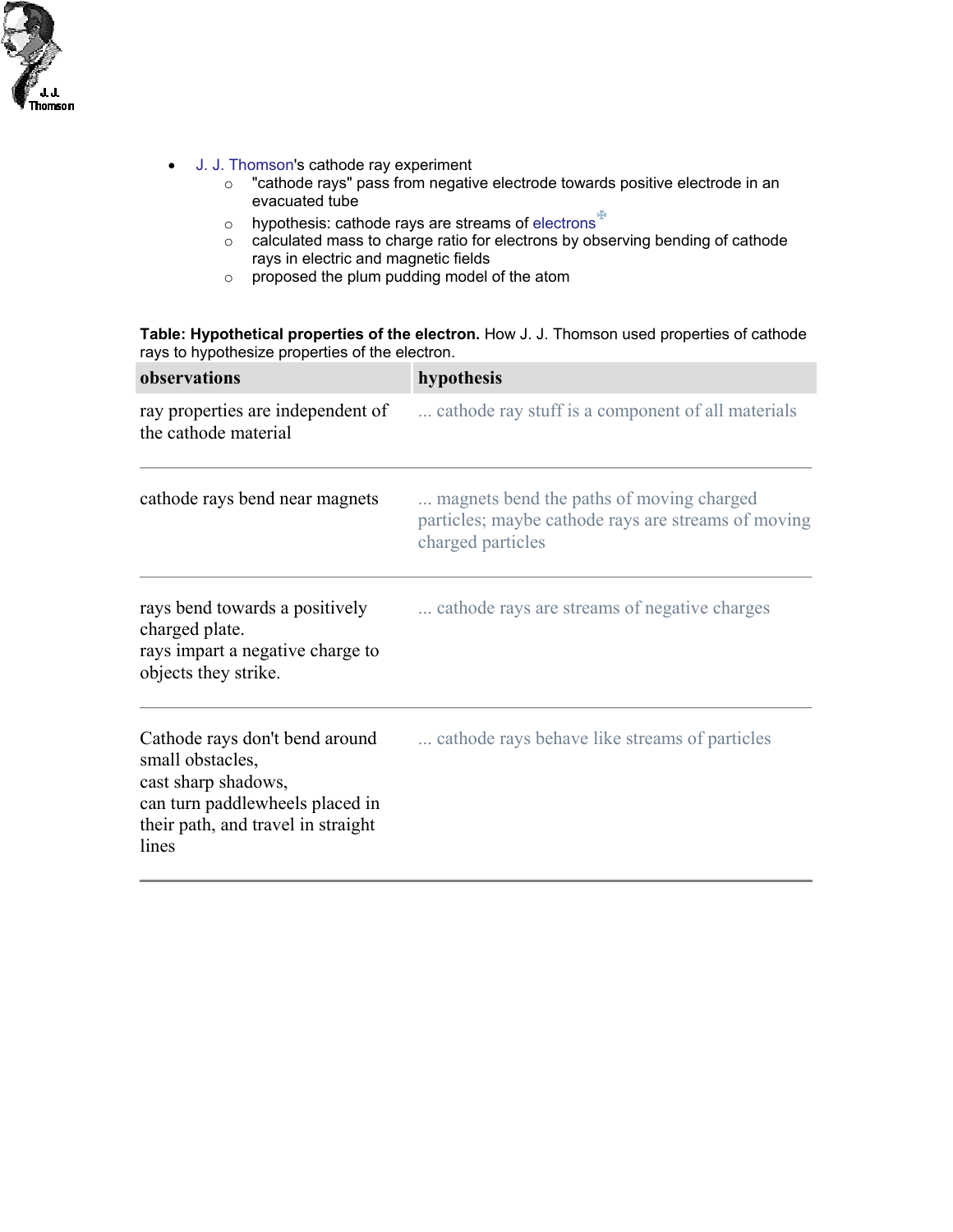### Probing Atomic Structure: **Cathode Rays**



# **Discovery of the Electron**

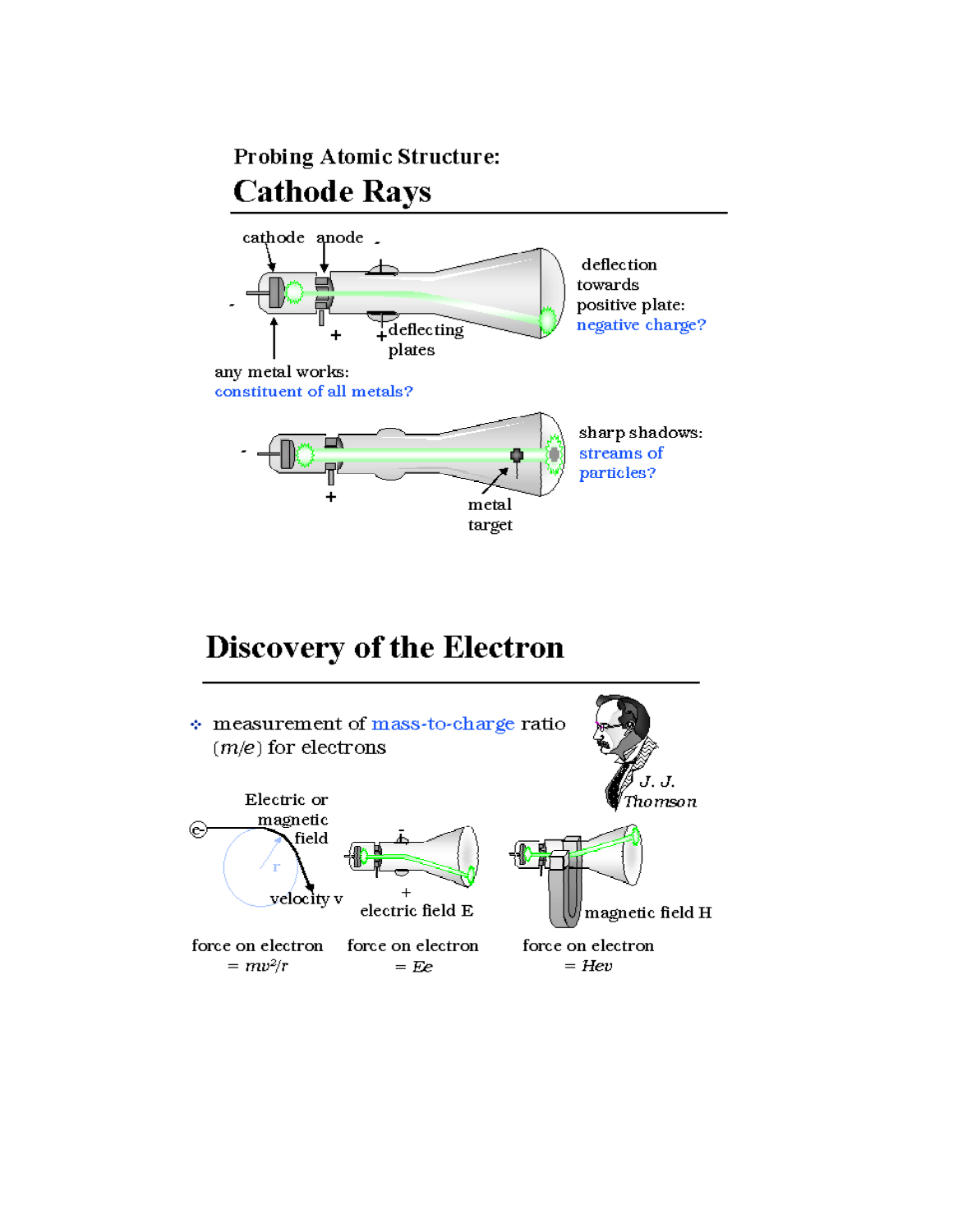# **Thomson's Plum Pudding Atom**



## **Discovery of the Nucleus**

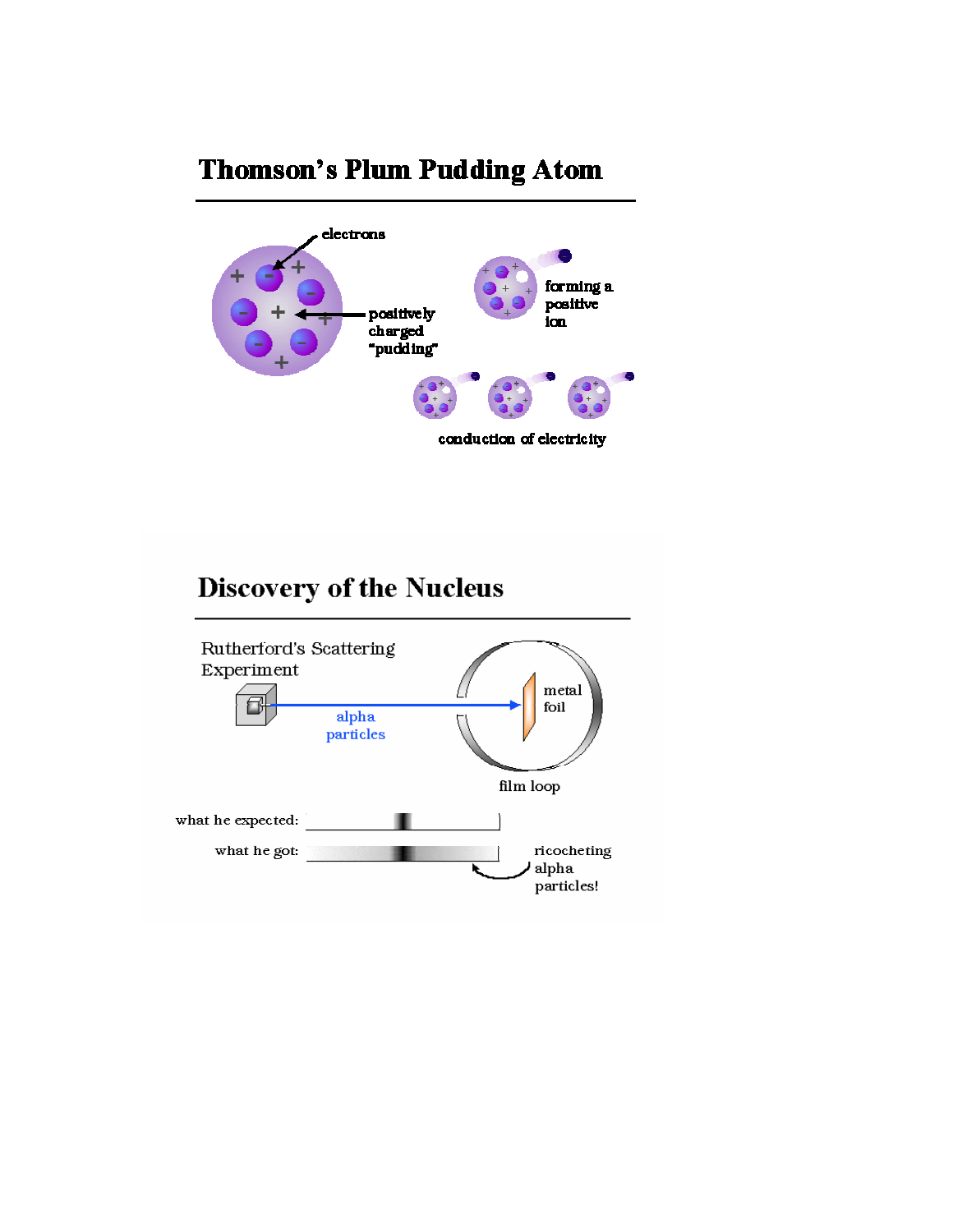### **Discovery of the Nucleus**

- Radioactivity
	- o heavy elements are radioactive
	- o electric field resolves radiation into 3 components: alpha, beta, and gamma

**Table: hypothetical description of alpha particles** based on properties of alpha radiation

| observation                                                                                                                              | hypothesis                                                                              |
|------------------------------------------------------------------------------------------------------------------------------------------|-----------------------------------------------------------------------------------------|
| alpha rays don't diffract                                                                                                                | alpha radiation is a stream<br>of particles                                             |
| alpha rays deflect towards a negatively<br>charged plate and away from a positively<br>charged plate                                     | alpha particles have a<br>positive charge                                               |
| alpha rays are deflected only slightly by<br>an electric field; a cathode ray passing<br>through the same field is deflected<br>strongly | alpha particles either have<br>much lower charge or much<br>greater mass than electrons |

- scattering experiment
	- $\circ$  hypothesis: If the plum pudding model of the atom is correct, atoms have no concentration of mass or charge (atoms are 'soft' targets)
	- o experiment to test hypothesis:
		- fire massive alpha particles at the atoms in thin metal foil
		- **EXECT** alpha particles should pass like bullets straight through soft plum pudding atoms
	- o observation: a few alpha particles ricocheted!
	- o new hypotheses:
		- $\overline{\phantom{a}}$  all of the positive charge and nearly all of the mass of the atom is concentrated in a tiny, incredibly dense 'nucleus', about  $10^{-14}$  m in diameter
		- electrons roam empty space about  $10^{-10}$  m across, around the nucleus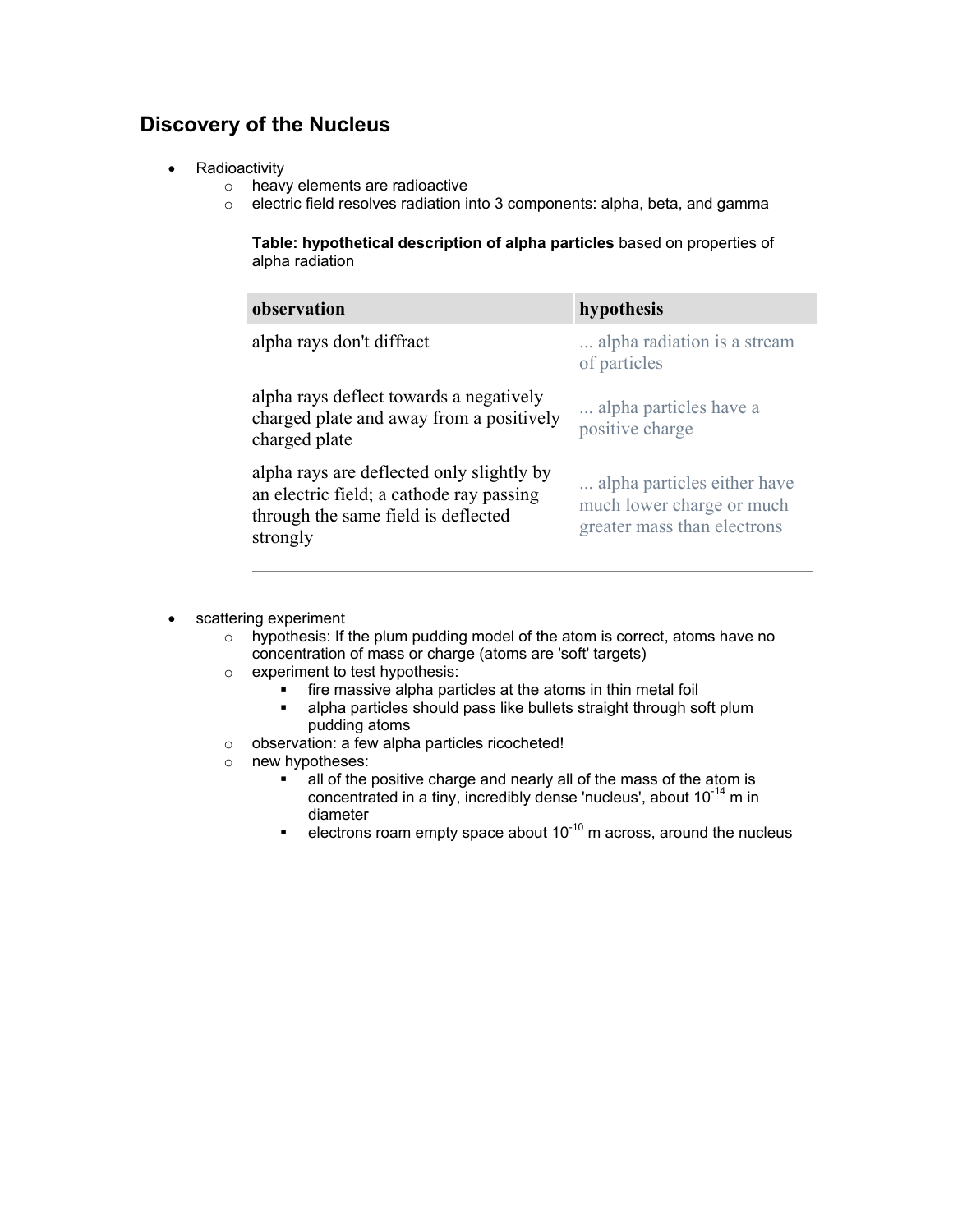### **The Nuclear Atom**

#### $\div$  Thomson's Atom

· diffuse mass and charge

### $\div$  Rutherford's Atom

- concentrated mass and positive charge at the nucleus
- electrons roam empty space around the nucleus



- Composition of the Nucleus
	- o nuclei are composed of "nucleons": protons and neutrons
	- o atomic mass units
		- $\blacksquare$  1 amu (aka 1 dalton) = exactly 1/12 the mass of a carbon-12 nucleus
		- $1$  dalton = 1.67 x 10<sup>-24</sup> g

**Table: Subatomic particles** important in chemistry.

|             |                         | particle symbol charge mass, kg    | mass, daltons |
|-------------|-------------------------|------------------------------------|---------------|
| electron e- | $-1$                    | $9.10953 \times 10^{-31}$ 0.000548 |               |
| proton p+   | $+1$                    | $1.67265 \times 10^{-27}$ 1.007276 |               |
| neutron n   | $\overline{\mathbf{0}}$ | $1.67495 \times 10^{-27}$ 1.008665 |               |